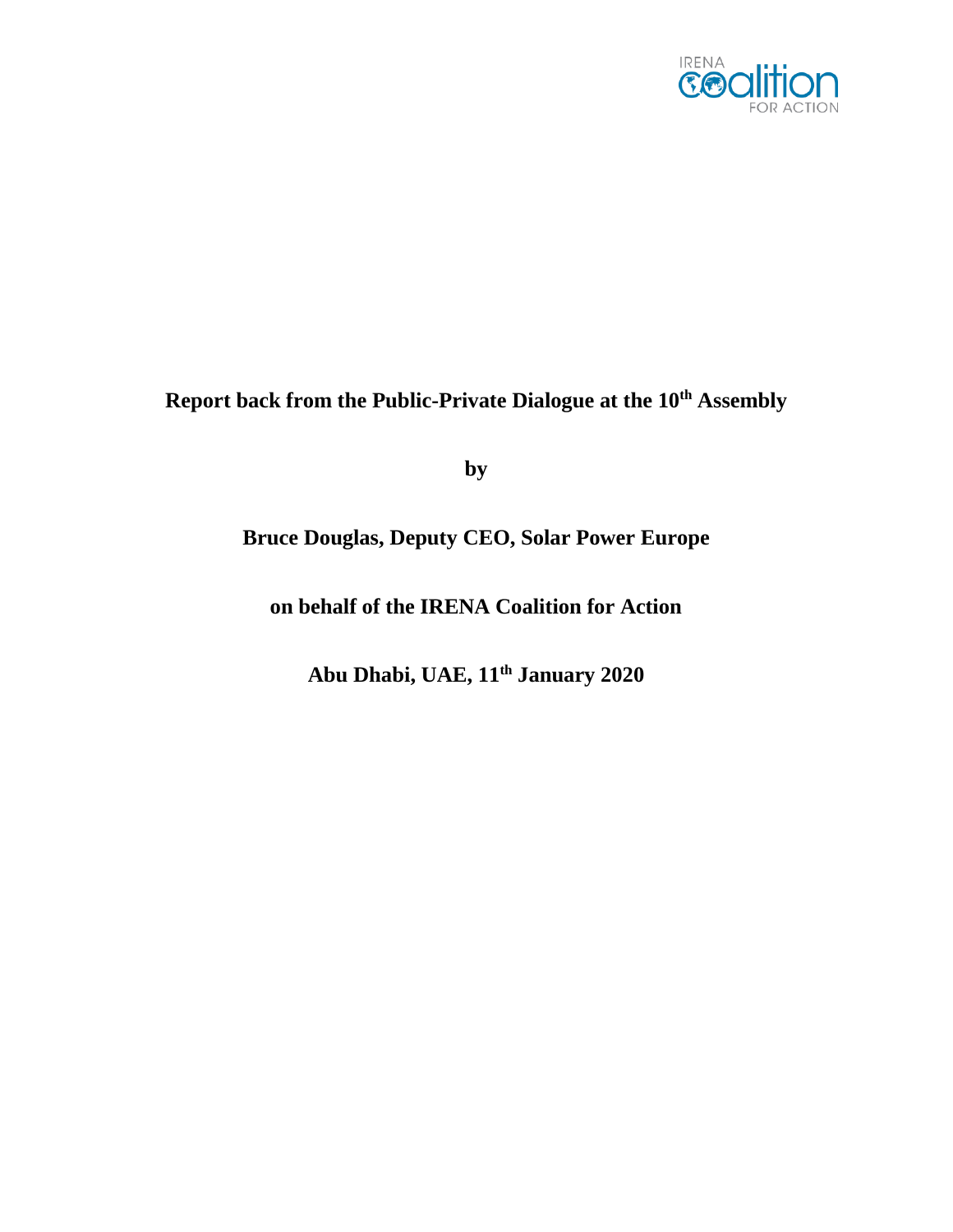Excellencies,

Ladies and gentlemen,

On behalf of the IRENA Coalition for Action, it is my pleasure to report back from the 3<sup>rd</sup> Public-Private Dialogue held yesterday during IRENA's pre-Assembly day. I would like to thank IRENA and its Members for providing non-state actors this unique opportunity to share our perspectives.

Two years ago, our dear colleague and friend Steve Sawyer, former Director of Greenpeace International, Secretary General of the Global Wind Energy Council and passionate member of the Coalition for Action, stood here and reported back from the first Public-Private Dialogue. In this year's Dialogue, we missed him dearly and commemorated his passing.

There is continued and growing interest from renewable energy actors to engage with IRENA in forums such as the Public-Private Dialogue. The Coalition's membership has now expanded to nearly 100 members including private companies, industry associations, civil society, research institutes, and international organisations.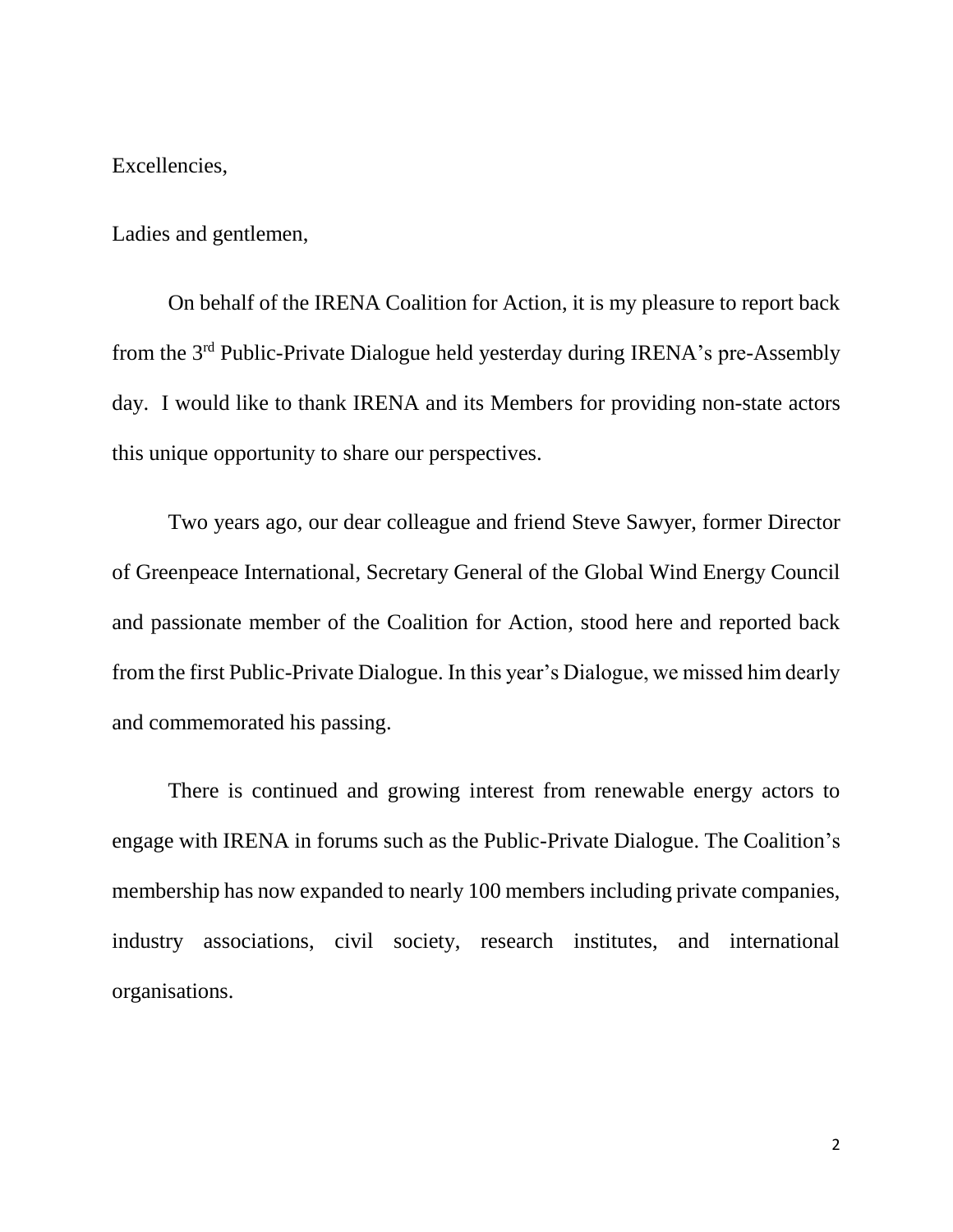Members of the Coalition are pleased to see that more and more governments recognise the urgency to implement very high shares of renewable energy. This encouraging transformation is showcased in the Coalition's white paper focusing on utilities in transition to 100% renewable energy, which was launched in yesterday's Public-Private Dialogue.

However, the Coalition remains concerned that renewable energy targets in Nationally Determined Contributions (NDCs) fall short of what is needed to achieve global climate objectives, in particular in wealthy and high-carbon emitting nations. Implementing renewable energy projects continues to be challenging in many countries and investment levels are still far below what is needed.

With that, I would like to highlight key takeaways from yesterday's Public-Private Dialogue:

- 1) Achieving high shares up to 100% renewable energy in all sectors will not be possible without a transformation of energy system structures along with policies that support the characteristics of renewables-based systems.
- 2) Scaling up investment in both small and large scale renewable energy projects to close Africa's energy gap, will require the derisking of investment, integrated planning, and adequate policy frameworks.